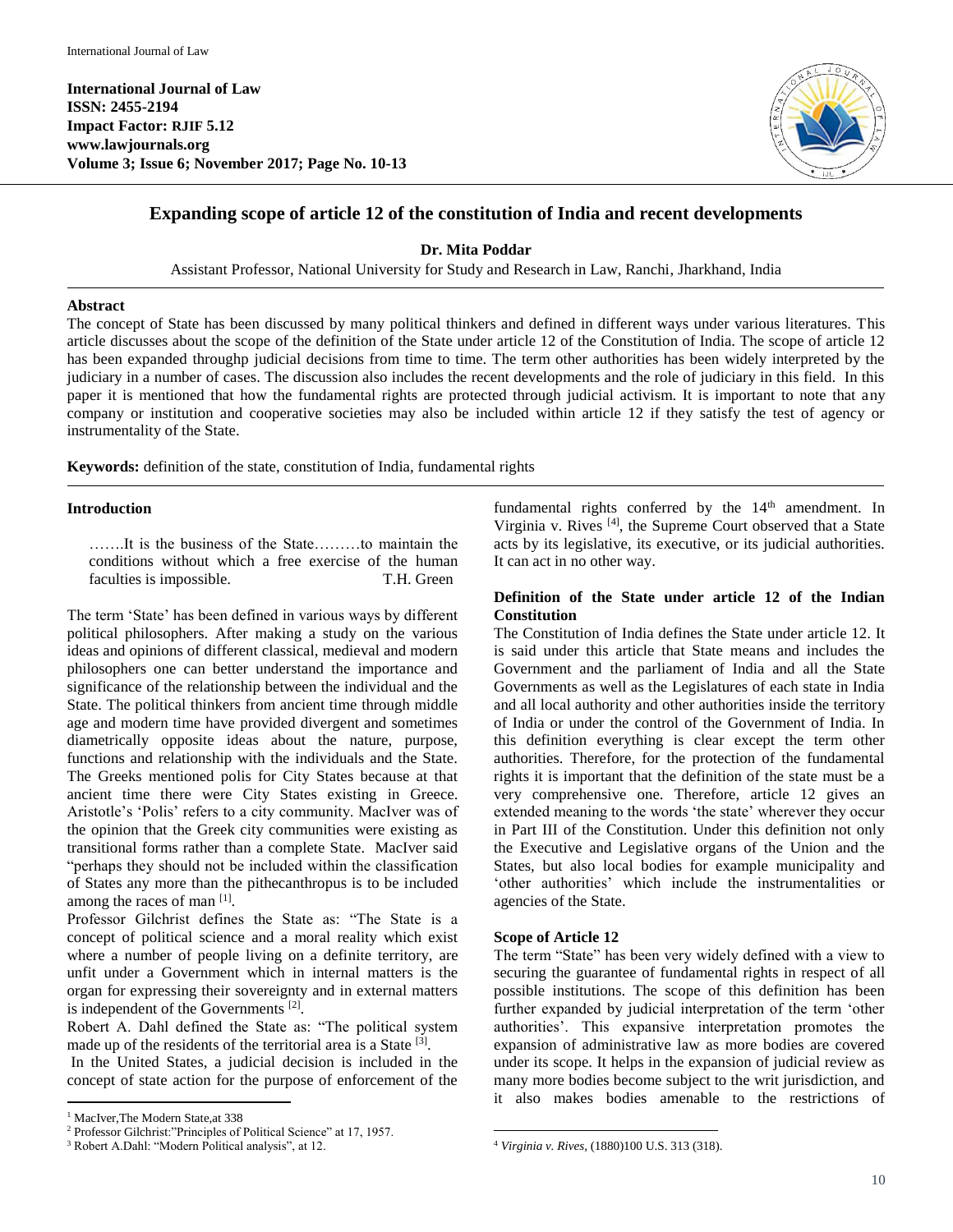#### fundamental rights.

For better understanding the expanded meaning of the term "other authorities" in article 12, it is necessary to trace the origin and scope of article 12 in the Indian Constitution. Present article 12 was introduced in the Draft Constitution as article 7. The Court quoted with approval the observation of Dr. Ambedkar in the Constituent Assembly. While initiating a debate on this article in the Draft Constitution in the Constituent Assembly, Dr. Ambedkar Described the Scope of this article and the reasons why this article was placed in the Chapter on fundamental rights as follows:

"The object of the fundamental rights is twofold. First, that every citizen must be in a position to climb those rights. Secondly, they must be binding upon every authority. I shall presently explain what the word 'authority' means – upon every authority which has got either the power to make loss or the power to have discretion vested in it. Therefore, it is quite clear that if the fundamental rights are to be clear, then they must be binding not only upon the Central Government, they must not only be binding upon the Provincial Government, they must not only be binding upon the Governments established in the Indian States, they must also be binding upon District Local Boards Municipalities, even village panchayats and taluk boards, in fact, every authority which has been created by law and which has got certain power to make laws, to make rules or make bye-laws.

………………….. There are two ways of doing it. One way is to use a composite phrase such as 'the State', as we have done in article 7; or, to keep on repeating every time, the Central Government, the Provincial Government, the State Government, the Municipality, the Local Board, the Port Trust, or any other authority. It seems to me not only most cumbersome but stupid to keep on repeating this phraseology every time we have to make a reference to some authority. The wisest course is to have this comprehensive phrase and to economise in words [5].

This definition of State under article 12 of the Constitution of India applies only for the purpose of provisions mentioned under Part III of the Constitution. So if a body of persons not coming under the definition but still a writ under article 226 may lie against it on non-constitutional grounds or on the ground of contravention of any provision of the Constitution outside Part III that means where such body has some public duty to perform or where its acts are supported by the State or Public Officials<sup>[6]</sup>.

Under article 12 the word 'includes' indicates that this definition of the 'State' is not confined to a Government Department and the legislature but extends to any administrative  $[7]$  action which may be either statutory or nonstatutory, judicial or quasi-judicial. And those actions can be said to be the State action [8] in case of violation of fundamental rights<sup>[9]</sup>. Hence in this way the scope of the State has been widened by interpretation of words mentioned under article 12.

 $\overline{a}$ 

The expression local authorities include a 'Panchayat' a 'Port trust' or other bodies coming within the definition of 'local authority' in S.3 (31) of the General Clauses Act, 1897.

A local authority is a representative body. Merely because the Housing Board, constituted under S.3 of Haryana Housing Board Act, 1971, is authority under article 12 and it cannot be treated as a local authority. So also are Calcutta State Transport Corporation and U.P. Forest Corporation.

The expression other authorities has different dimensions and, thus, must be a liberal interpretation.

In Concise Oxford English Dictionary<sup>[10]</sup> the word 'authority' has been defined as under:

"1,the power or right to give orders and enforce obedience.2, a person or organization exerting control in a particular political or administrative sphere.3, the power to influence others based on recognized knowledge or expertise."

Broady, there are three different concepts which exist for determining the question which fall within the expression "other authorities":

- 1. The corporations and the societies created by the State for carrying on its trading activities in terms of article 298 of the Constitution wherefrom the capital infrastructure, initial investment and financial aid etc. are provided by the State and it also exercises regulation and control thereover.
- 2. Bodies created for research and other developmental works which is otherwise a governmental function but may or may not be a part of the sovereign function.
- 3. A private body is allowed to discharge public duty or positive obligation of public nature and furthermore is allowed to perform regulatory and controlling functions and activities which were otherwise the job of the government.

The rule of *ejusdem generis* cannot be applied to interpret this expression in as much as there is no common feature running through the named bodies [11].

The expression "other authorities" also includes instrumentalities  $[12]$  or agencies  $[13]$ , of the Government and Government Departments<sup>[14]</sup>. But every instrumentality of the Government is not necessarily a Government Department [15], The instrumentalities or agencies, even though performing some of the functions of the State, cannot be equated with a government department and if they have an independent status distinct from the State e.g. government companies and public undertakings though for the purpose of enforcing fundamental rights, they could be held to be State  $[16]$ .

<sup>5</sup> Constituent Assembly Debates, Volume. VII 1948 at 610, Quoted in Zee Telefilms Ltd. V. Union of India, AIR 2005 SC 2677 at 2685.

<sup>6</sup> Kartik Chandra Nandi v. W.B.S.I. corpn., AIR1967Cal.231(234).

<sup>7</sup> Gulam Abbas v. State of U.P., AIR 1981 SC 2198.

<sup>8</sup> R. D. Shetty v. I.A.A.I.,AIR1979 SC 1628

<sup>9</sup> Som Prakash Rekhi v. Union of India, AIR 1981 SC 212

 $\overline{a}$  $10$  Concise Oxford English Dictionary,  $10<sup>th</sup>$  Edition.

<sup>&</sup>lt;sup>11</sup> Rajasthan State Electricity Board v. Mohanlal, AIR 1967 SC 1857(1861-63): Railway Board v. Observer Publications Private Limited, AIR 1972 SC 1792.

<sup>&</sup>lt;sup>12</sup> R.D. Shetty v. I.A.A.I, AIR 1979 SC 1628(1638): State of Punjab v. Raja Ram, AIR 1981 SC 1694.

<sup>&</sup>lt;sup>13</sup> Som Prakash Rekhi v. Union of India, AIR 1981 SC 212; Tejender Singh v. B.P.C., AIR 1987 SC 51

<sup>&</sup>lt;sup>14</sup> Bidi Supply Co.v. Union of India, AIR 1956 SC 479.

<sup>&</sup>lt;sup>15</sup> State of Punjab v. Raja Ram, AIR 1981 SC 1694, not a Government Department, Steel Authority of India Ltd. V. Sri. Ambica Mills Ltd. AIR 1998 SC 418, following S.L. Agarwal (Dr.) v. G.M. Hindustan Steel Ltd, AIR 1970 SC 1150 and Western Coal Fields Ltd. Special Area Development Authority, AIR 1982 SC 697.

<sup>&</sup>lt;sup>16</sup> Mohd. Hadi Raza v. State of Bihar, (1998) 5 SCC 91.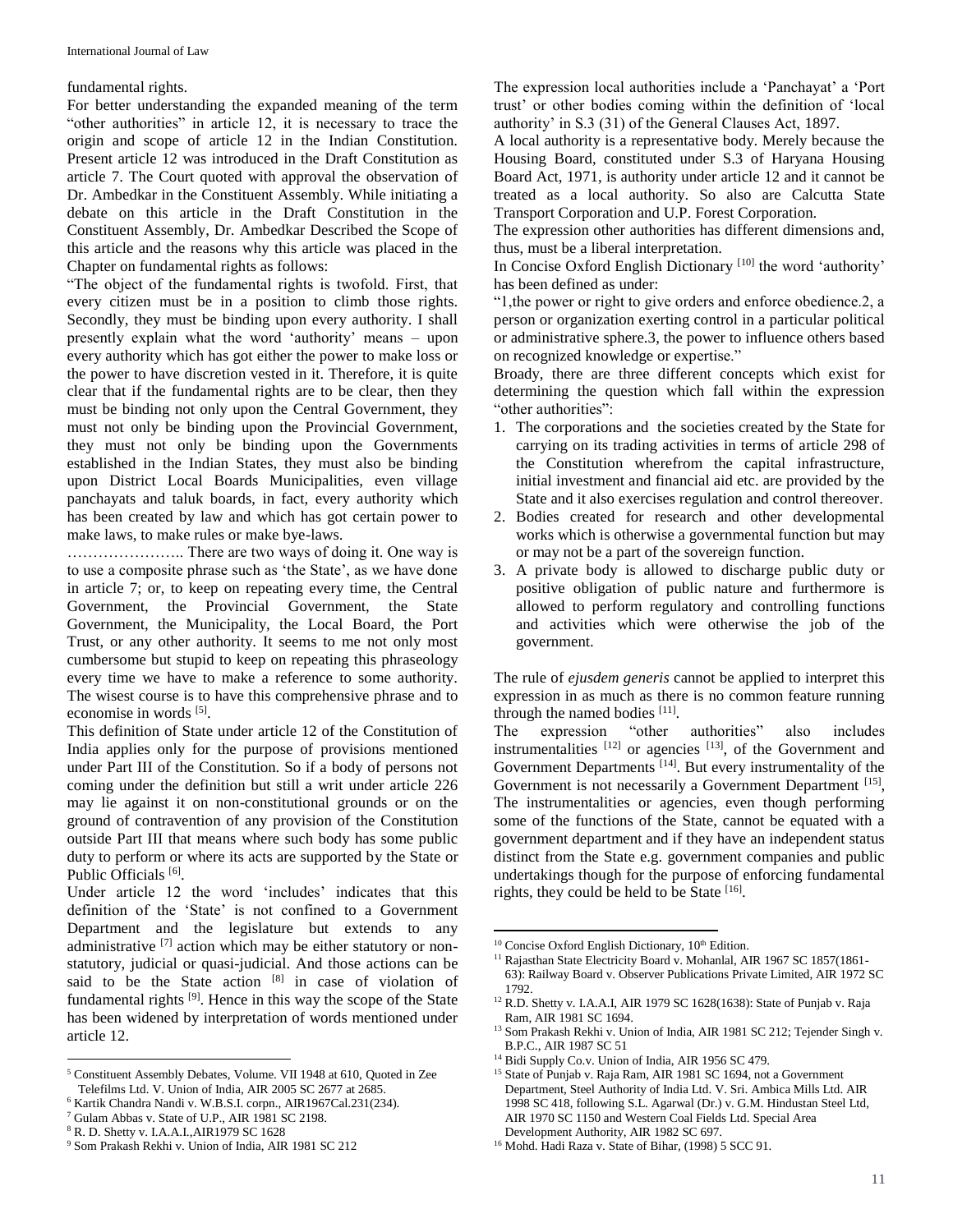In determining whether a corporation or a Government Company [17] or a private body is an instrumentality or agency of the State, the following tests would be applicable: [18]

- 1. Whether the entire share capital is held by the Government.
- 2. Whether the corporation enjoys monopoly status conferred by the State.
- 3. Whether the Functions of the corporation are governmental functions or functions closely related thereto.
- 4. If a department of the government has been transferred to the corporation.
- 5. The volume of financial assistance received from the State [19] .
- 6. The quantum of State Control [20].
- 7. Whether any statutory duties are imposed upon the corporation<sup>[21]</sup>.
- 8. The character of the corporation may change with respect to its different functions<sup>[22]</sup>.

Any private educational institution cannot become the instrumentality of the State just because of the reason that it received the recognition or affiliation from the State [23].

Regarding Judiciary it can be said that while the inclusive definition of the State includes judiciary  $[24]$ , in some earlier cases, it was observed that a judicial order could not possibly violate fundamental right  $[25]$  and no remedy under article to can be enforced on the ground that a judicial order violated a fundamental right [26].

# **Judicial Activism**

 $\overline{a}$ 

Judicial activism has no statutory definition. It means the function of the judiciary representing its active role in promoting justice. It is the assumption of an active role on the

- <sup>19</sup> Manmohan Singh v. Commr. U.T. Chandigarh, AIR 1985 SC 364; Workmen Food Corporation v. Food Corporation of India, AIR 1985 SC 670; Ganapati national Middle School v. M. Durai Kannan, AIR 1996 SC 2803.
- <sup>20</sup> Manmohan Singh v. Commr. U.T. Chandigarh, AIR 1985 SC 364; Workmen Food Corporation v. Food Corporation of India, AIR 1985 SC 670.
- <sup>21</sup> Ajay Hasia v. Khalid Mujib, AIR 1981 SC 487(496); LIC v. Escorts, AIR 1986 SC 1370; Gujarat State Financial Corporation v. Lotus Hotels Pvt. Ltd., AIR 1983 SC 848; Kalra A.L. v. P. & E. Corporation AIR 1984 SC 1361.
- <sup>22</sup> M.C. Mehta v. Union of India, AIR 1987 SC 1086; LIC v. Escorts, AIR 1986 SC 1370.
- <sup>23</sup> *Unnikrishnan J.P. v. State of A.P.,* AIR 1993 SC 2178.
- <sup>24</sup> *Budhan choudhury v. State of Bihar,* AIR 1955 SC 191.
- <sup>25</sup> *Amirabbas Abbasi Sehabzada Saiyed Muhammed v. State of M.B.* AIR 1960 SC
- *<sup>26</sup> Ujjam Bai v. State of U.P. AIR 1962 SC 1621; Antulay,* A.R. v. Nayak, R.S. AIR 1988 SC 1531.

part of the judiciary <sup>[27]</sup>. In the words of Justice J.S.Verma, Judicial Activism must necessarily mean "the active process of implementation of the rule of law, essential for the preservation of a functional democracy".

The judiciary operates as a mechanism for correction and judicial activism serves as strong trendsetter to correct as far as possible, malfunctioning in violation of the Constitutional mandates and to stimulate the State organs to function in the right direction. Balanced judicial activism is necessary for establishing the rule of law in a welfare state  $[28]$ .

In a series of cases like *S.P. Gupta v. Union of India* [29] , The Supreme Court through public interest litigation, has liberalized the *locus standi* and inspired the public spirited citizens to invite judicial intervention against abuse of power or misuse of power or inaction of the government. The Apex Court has come to the rescue a grossly under –paid workers  $[30]$ , bonded labour,  $[31]$  prisoner,  $[32]$  pavement dwellers  $[33]$ , under-trial detenues,  $^{[34]}$  inmates of protection homes,  $^{[35]}$ Victims of Bhopal Gas disaster<sup>[36]</sup> and many other cases from time to time.

The Courts through judicial activism are encroaching upon the exclusive domain of the other instrumentalities because the ultimate goal of the Court is to render justice. It is the primary duty of the executive to provide a fair and just government. It is not for the Courts to function as an extended arm of the executive [37].

Judicial activism is not just a matter of serial affirmation of judicial power over other domains and instrumentalities of State power; it is as much a narrative of evolution of new constitutional culture of power [38].

#### **Recent Important Judgements**

In the course of time, the Supreme Court has been expanding the horizon of the term "other authority" in article 12. A large number of bodies statutory and non-statutory, have been held to be 'authorities' for the purpose of article 12. Even if the entire share capital of a company is subs cribbed by the government, it cannot yet be treated as a government department. The company has its own corporate personality distinct from the government. But such a government company can still be treated as an authority under article 12 [39]. Government Companies, such as Bharat Earth Movers

<sup>29</sup> AIR 1982 SC 149.

 $\overline{a}$ 

- *<sup>30</sup> People's Union for Democratic Right v. Union of India, AIR 1982 SC 1473.*
- <sup>31</sup> *Bandhua Mukti Morcha v. Union of India*, AIR 1984 SC 802.
- <sup>32</sup> *Sunil Batra v. Delhi Administration*, AIR 1978 SC 1675.
- <sup>33</sup> *Olga Tellis v. Bombay Municipal Corporation*, (1985)3 SCC 545.
- <sup>34</sup> *Hussainara Khatun v. State of Bihar*, AIR 1979 SC 1360.
- <sup>35</sup> *Upendra Baxi v. State of U.P.,* (1983)2 SCC 308; (1986) 4 SCC 106.
- <sup>36</sup> *Union Carbide Corporation v. Union of India*, (1991) 4 SCC 584. <sup>37</sup> Palkhiwala, Nani, "Role of Judiciary; Government by the Judiciary ".
- CMLJ, Vol. 31, October- December 1995 at 193.

<sup>39</sup> *Hindustan Steel Works Construction Ltd. V. State of Kerala*, AIR 1997 SC 2275; *Steel Authority of India Ltd. V. Sri. Ambica Mills Ltd.*, AIR 1998 SC 418.

<sup>&</sup>lt;sup>17</sup> Central Inland Water Corporation v. Brojo Nath Ganguly, AIR 1986 SC 1571,24,69; Bhandari O.P. v. I.T.D.C., AIR 1987 SC 111.

<sup>18</sup> Central Inland Water Corporation v. Brojo Nath Ganguly,AIR 1986 SC 1571,24,69; Bhandari O.P. v. I.T.D.C., AIR 1987 SC 111. Ajay Hasia v. Khalid Mujib Sehravardy, AIR 1981 SC 487 (496); LIC v. Escorts, AIR 1986 SC 1370; Gujarat State Financial Corporation v. Lotus Hotels Pvt. Ltd., AIR 1987 SC 848; Kalra A.L. v. P & E Corporation, AIR 1984 SC 1361.

<sup>27</sup> Chaterji, Susanta, "*For Public Administration: is judicial activism Really deterrent to legislative anarchy and executive tyranny?*", The Administrator Volume XLII, April-June 1997, at 9,11.

<sup>28</sup> Bhattacharjee, G.R. " *Judicial Activism: Its message for administrator". The Administrator,*"Volume XLII April-June 1997, at 31,32.

<sup>38</sup> Prof. U. Baxi, Preface to Sathe, S.P., *Judicial activism in India; Transgressing Borders and Enforcing limits*, Oxford University Press, 2005 edition,at xvi